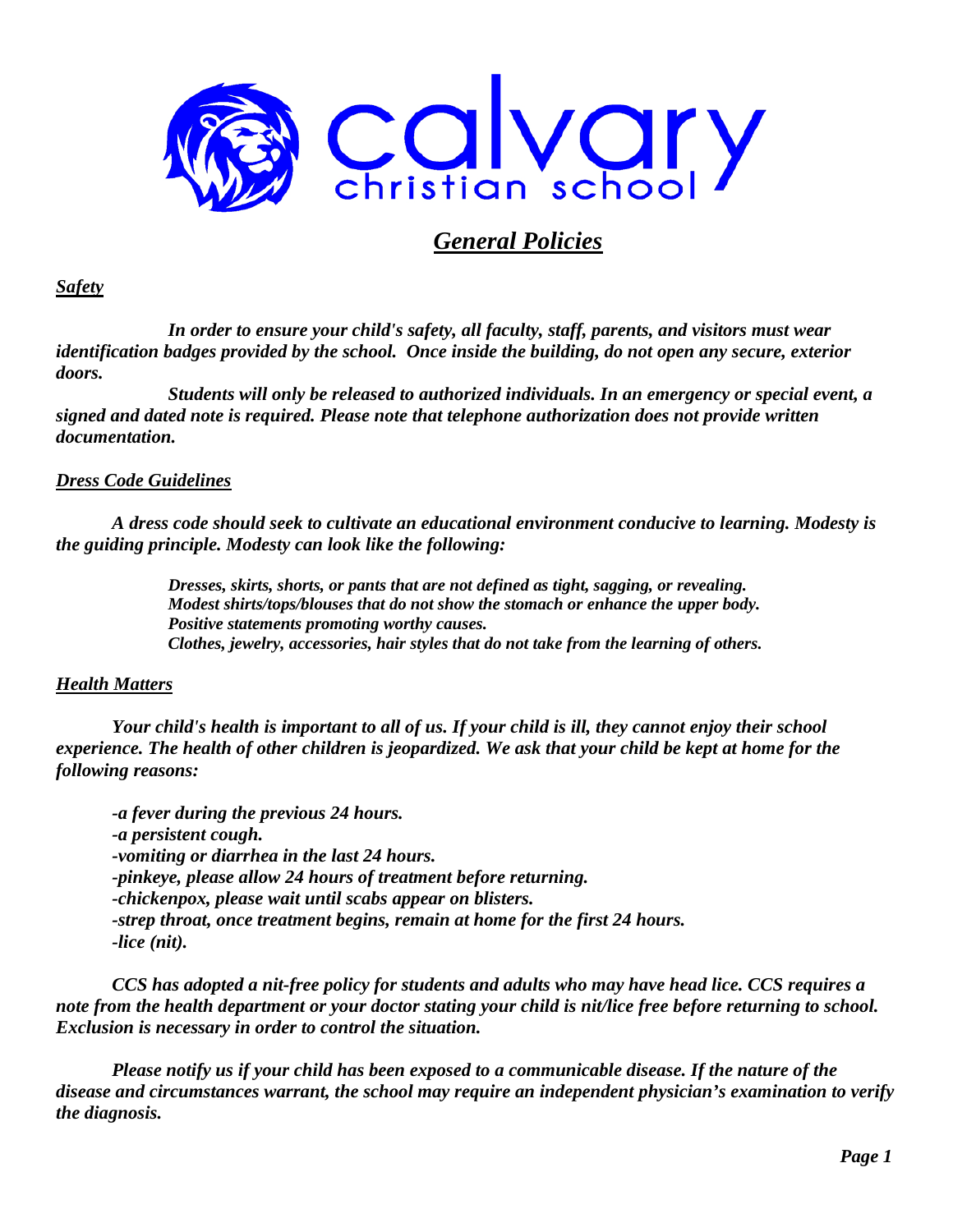## *Medical Emergencies:*

*In case of emergency, illness or injury during school hours, parents will be contacted as soon as possible. If a parent cannot be reached, alternates on the Emergency Form will be contacted. Until the arrival of a parent or person listed on the Emergency Form, the director will make decisions necessary for the child's well being. The child's parent will be responsible for any and all expenses not covered by the school's insurance.*

## *Medications:*

*Unless authorized by a doctor or parent, a staff member cannot administer medication. Authorization to administer medication must be in writing with specific instructions. All medications must be in their original containers with name, date, and current expiration dates. All medications must be signed in at the registration desk. The medication will then be placed in a lock box. Medication must be picked up each day by a parent or responsible adult.*

## *General Discipline Policy*

*Calvary Christian School believes that children are a precious gift from God in need of nurturing. We also believe that along with love comes discipline. According to the Bible, CCS shares a responsibility to bring up our children in the way they should go.*

*Students are expected to display behavior representative of CCS and to obey teachers and all school employees. If a student is caught breaking any rule, any teacher or school employee has the authority and responsibility to call the student's attention to the violation and to report the student to their teacher. Serious or repeated violations may go directly to the principal.*

*Parents will be notified of any problems. A conference may be requested.* 

### *Preschool:*

*Calvary Christian School does not use corporal punishment. If a child is showing a behavior that is inappropriate, we will first take the child out of the situation. If that doesn't work, we may use the time-out method of just sitting the child down for a few moments so they can regroup and enter back into the activity. If it becomes necessary for the teacher to give the child time-out on a repeated basis, the parent will be notified in writing. After three written notices, a conference will be held with the teacher, parent and principal. At this time, the principal will decide how to proceed.*

### *Elementary School:*

*The elementary school has adopted the following school-wide discipline plan:*

### *Classroom Rules*

- *C- Choose to stay on task and work quietly.*
- *H- Hands, feet, and objects will be kept to myself.*
- *O- Others and their property will be respected.*
- *I- I will listen and follow directions.*
- *C- Classroom tasks will be completed to the best of my ability.*
- *E- Enter and leave the classroom quietly. Page 2*